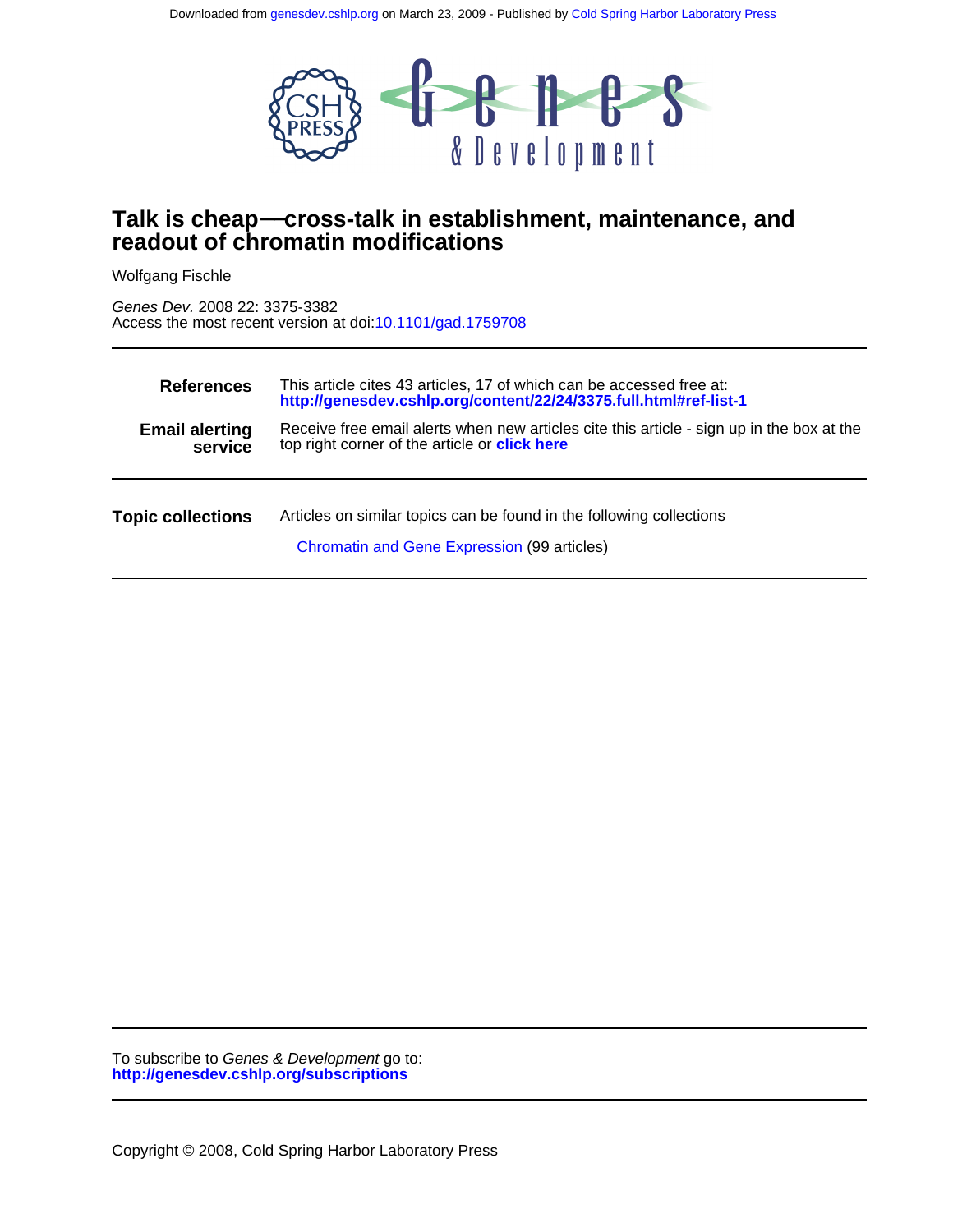# **Talk is cheap—cross-talk in establishment, maintenance, and readout of chromatin modifications**

# **Wolfgang Fischle1**

Laboratory of Chromatin Biochemistry, Max-Planck Institute for Biophysical Chemistry, D-37077 Göttingen, Germany

**The functionality of a cell's genome is controlled epigenetically on the level of chromatin. Multiple post-translational modifications of histone proteins together with DNA methylation play a key role in directing distinct functional states of chromatin. As it emerges, many epigenetic marks on the chromatin platform do not act independently, but cross-talk with each other. In this issue of** *Genes* **&** *Development***, Adhvaryu and Selker (pp. 3391–3396) provide novel insights into an intricate regulatory network involving histone phosphorylation, histone methylation, and DNA methylation.**

The physiological template of genetic information in all eukaryotic cells is chromatin, a nucleo–protein complex composed mainly of DNA and histone proteins plus the addition of other proteins as well as RNAs. As a biological relay station and signaling platform, chromatin integrates a variety of endogenous and exogenous cellular inputs. The various signals are thought to direct distinct local and global functional states of chromatin, therefore controlling the capacity of a cell's genome to store, release, and inherit biological information. Commonly, the sum of such processes is referred to as epigenetic, albeit in their strictest definition only inheritable changes in gene expression without variation in DNA sequence qualify as epigenetic. Epigenetic variation is now considered a key component of many diseases, including cancer.

In the repeating unit of chromatin, the nucleosome, DNA is wrapped around an octamer of core histone proteins (two copies each of H2A, H2B, H3, and H4), an arrangement that is further stabilized by linker histones of the H1 type. The architecture of chromatin on the nucleosomal level is basically identical for all of the genome. Besides incorporation of histone variants, divergence is achieved via regional restricted methylation of DNA as well as numerous post-translational modifica-

**E-MAIL wfischl@gwdg.de; FAX 49-551-201-1337.**

tions (PTM) of the histone proteins (chromatin marks). Histones can be modified in a number of ways including acetylation (ac), monomethylation (me1), dimethylation (me2), trimethylation (me3), and ubiquitination (ub) of lysine residues; monomethylation (me1), symmetrical dimethylation (symme2), and asymmetrical dimethylation (asymme2) of arginine residues as well as phosphorylation of serine and threonine residues (ph). Combinations of chromatin marks regulate chromatin structure, thereby defining different functional domains of chromatin. The most recognized domains of chromatin are euchromatin (commonly referred to as the "active" form of chromatin) and heterochromatin (commonly referred to as the "inactive" form of chromatin). New work by Adhvaryu and Selker (2008) implicates histone methylation, histone phosphorylation, and DNA methylation in a chromatin signaling network for silencing of defined regions of the genome.

# **DNA methylation**

Methylation of cytosine bases (meC) in DNA occurs to varying degrees in a wide range of organisms, from fungi and plants to mammals. Whereas DNA methylation in mammals is restricted to symmetric CpG sites, plants in addition contain methylated cytosines in CpNpG and CpHpH environments (N any base; H not G). In filamentous fungi like *Neurospora crassa* a genome defense mechanisms against mobile elements called RIP (repeatinduced point mutation) also results in meC in a nonsymmetric sequence context.

DNA methylation generally plays a role in silencing gene expression in both heterochromatin and euchromatin domains. Especially in mammals it is implicated in genomic imprinting and X inactivation, and its loss leads to growth arrest or apoptosis. Most DNA methylation patterns are established in defined windows of differentiation and development, but changes due to environmental stimuli or in pathologic responses such as tumorigenesis occur. In mammals and plants genomic DNA methylation imprints are established very early during embryonic development. In *Neurospora* RIP only takes place during the sexual cycle of the organism. De novo DNA methyltransferases (DNMT) like the mam-

<sup>[</sup>*Keywords*: *Neurospora crassa*; DNA methylation; protein phosphatase PP1; Histone H3 Ser 10 phosphorylation; histone H3 mutation] **1 Correspondence.**

Article is online at http://www.genesdev.org/cgi/doi/10.1101/gad.1759708.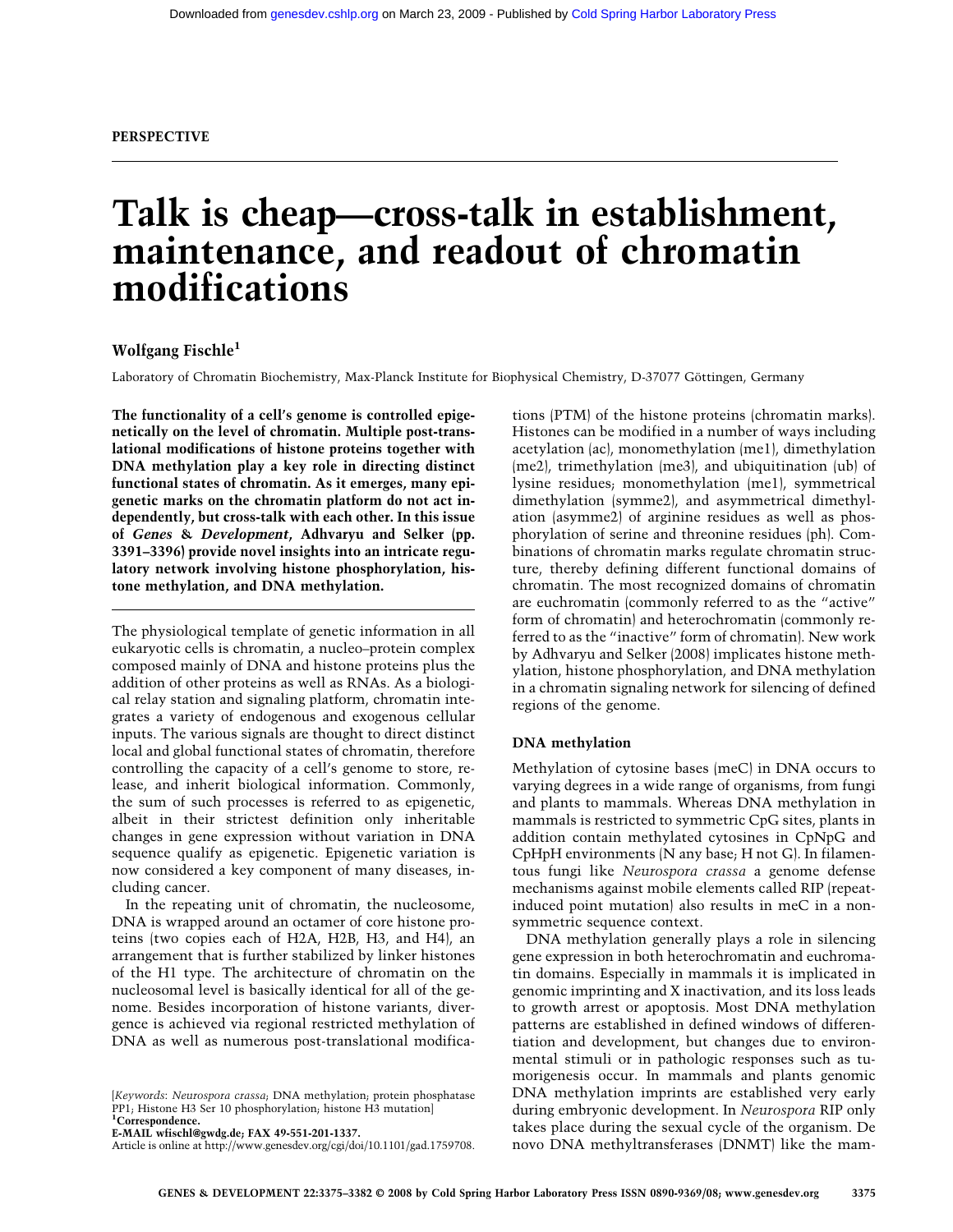malian DNMT3a and DNMT3b proteins that act together with the nonenzymatic DNMT3L are thought to establish the methylation patterns. Since DNA methylation plays such an important role in genome regulation, its targeting mechanisms are of great interest (discussed recently by Woo and Richards 2008). While de novo DNMTs might have some weak intrinsic site specificity, association with sequence-specific binding proteins and targeting by small RNAs seem to be involved in this process. Further, cross-talk with histone modifications has emerged as pivotal in defining and establishing DNA methylation. Different targets of DNA methylation are (1) parentally imprinted genes as key regulators of embryonic development and adult life; (2) intergenic DNA, exons, proviral genomes, and retrotransposons, as well as other repeated sequences; and (3) a number of genes that are methylated in a tissue-specific manner.

Existing patterns of DNA methylation are faithfully copied by semiconservative maintenance DNMTs. These enzymes replicate a given methylation pattern by methylating a hemimethylated template originating from DNA replication. The family of maintenance DNMTs contains the paradigm mammalian DNMT1, the plant MET1, which maintains CpG methylation, as well as plant CMT3 and DRM2 factors, which sustain non-CpG methylation. *Neurospora* contains a single DNMT, DIM-2, that is implicated in de novo and maintenance methylation (Vaillant and Paszkowski 2007). While the templating mechanisms of DNA methylation patterns seemingly allow stable epigenetic marking of the genome, it is becoming evident that this system interfaces tightly with histone modifications for efficient and faithful transmission through multiple cell divisions.

The methyl moiety of methyl-cytosine resides in the major groove of the DNA double helix. There, many DNA-binding proteins make contact with DNA. Three families of proteins have been shown capable of recognizing methylated CpG: (1) members of the methyl-CpG-binding domain (MBD) family (like the mammalian MeCP2, and MBD1-4); (2) a family of Zinc-finger proteins, which bind methylated DNA, but also some nonmethylated consensus sequences, containing Kaiso, ZBT4, and ZBTB38; and (3) factors containing SRA (SETand RING-finger-associated) domains like UHRF1/ ICBP90. Other transcription factors bind to CpG-containing DNA sequences only when these are nonmethylated. Since methylated DNA when introduced into mammalian cells or frog oocytes initially permits gene transcription but is silenced after several hours, it was suggested early on that readout of the meC mark is indirect and requires assembly of chromatin. Indeed, several meC-binding factors have been shown to recruit histone-modifying repressor complexes for transcriptional silencing.

## **Histone methylation—H3K9me**

Besides DNA methylation, histone PTMs constitute the second major covalent regulatory system of chromatin. Many different sites of histone modification on the core and linker histones have been identified to date that alone or in combination could control distinct chromatin states and that appear to be part of epigenetic regulatory systems. Methylation of several lysine residues in histones H3 and H4 has attracted a lot of attention as these chromatin marks have been implicated in diverse biological processes from transcriptional activation and elongation to gene repression and from DNA repair to DNA replication depending on the site and status (me1, me2, or me3) of the different targeted histone lysine residues.

Methylation of Lys 9 of histone H3 (H3K9me) has been mainly correlated to gene silencing. Different subnuclear distribution of the me1, me2, and me3 forms of this chromatin mark indicate potential distinct functions. For example, H3K9me3 has been mapped to heterochromatin in different experimental systems from yeast to man. Plants are an exception. There, H3K9me3 maps to euchromatin, but H3K9me2 is instead enriched at heterochromatic sites (Vaillant and Paszkowski 2007). Since heterologous targeting of histone lysine methyltransferases (KMT) mediating H3K9me3 results in induction of gene silencing accompanied by chromatin condensation (Schulze and Wallrath 2007), this modification is widely considered a repressive chromatin mark. Nevertheless, H3K9me3 was also found distributed to the body of active genes (Vakoc et al. 2005).

Different enzymes have been shown to target H3K9 for methylation. As for other sites of histone methylation, these display not only specificity for the H3K9 residue, but also mediate very distinct levels of methylation of this site. The founding member of the H3K9MTs is Su- (var)3-9, which was first characterized as a suppressor of variegation in *Drosophila*. In mammals, the two Suv39h1/h2 isoforms seem to primarily mediate H3K9me2 and H3K9me3 in pericentromeric heterochromatin, while mono- and dimethylation of H3K9 in euchromatic regions are catalyzed by the G9a/GLP complex. In contrast, SETDB1 might mediate all states of H3K9 methylation. Plants contain a family of 10 putative H3K9MTs (SUV1–10), all possibly involved in distinct and overlapping functions in the establishment and maintenance of this epigenetic mark. In *Neurospora*, DIM-5 is the paradigm H3K9MT, mediating all states of methylation of this site (Volkel and Angrand 2007).

Similar to DNA methylation, mechanisms for targeting and establishing H3K9me include interaction of KMTs with sequence-specific DNA-binding proteins as well as pathways guided by small RNAs (Grewal and Elgin 2007). In several instances, cross-talk with DNA methylation seems to play an important role in directing patterns of this chromatin mark.

The biological systems that ensure faithful transmission of H3K9me from one cell generation to the next are still unclear. Recent evidence of replication-dependent deposition of H3–H4 dimers instead of preformed (H3–  $H4<sub>2</sub>$  tetramers have given rise to the idea that histone modification marks might also be inherited in a semiconservative fashion from mother to daughter chromatid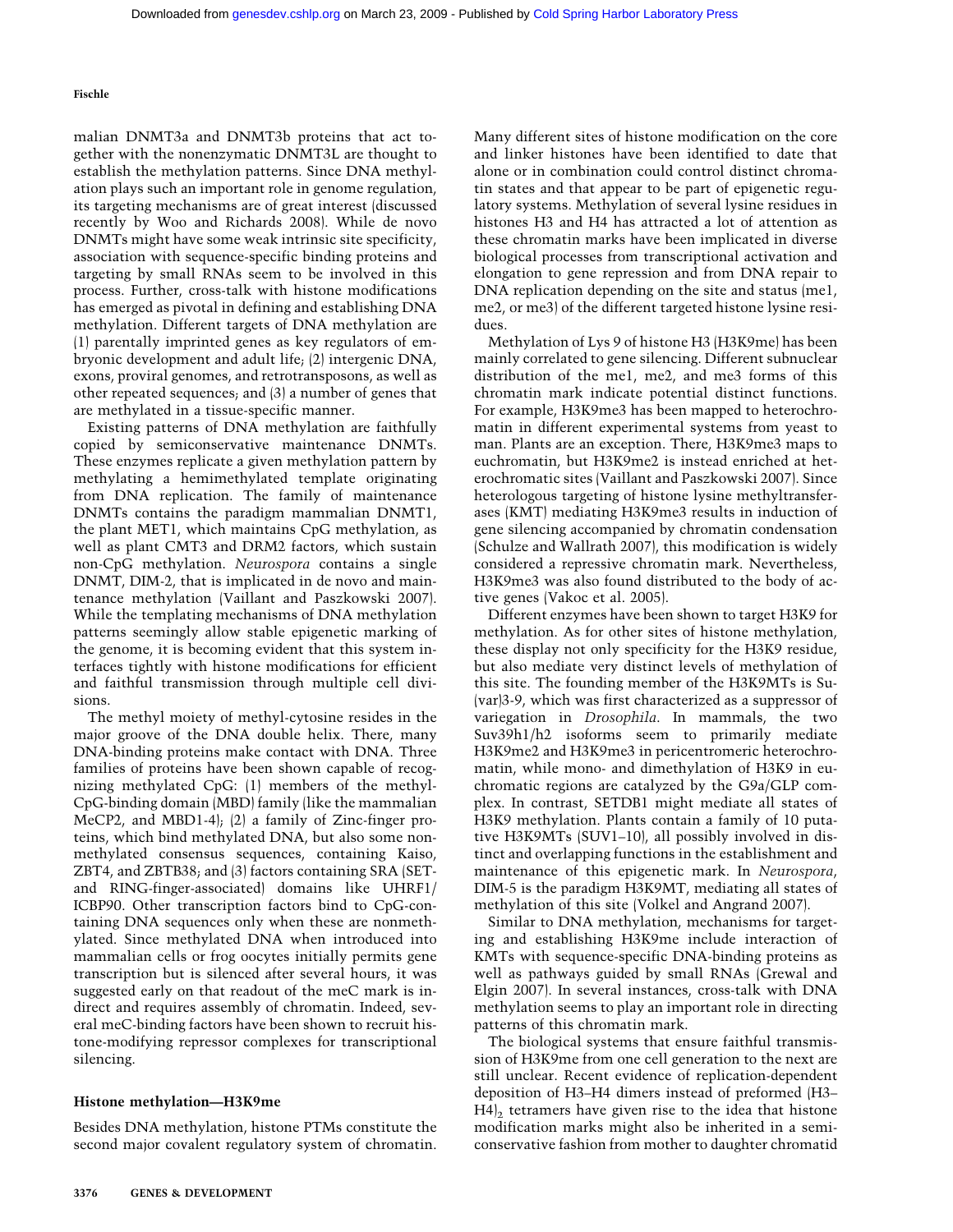#### **Cross-talk of chromatin marks**

(Nakatani et al. 2004). Since several enzymes for demethylation of H3K9me have been described, the once thought biological stability and epigenetic indexing potential of this chromatin mark is in question. While the systems for establishing H3K9me at heterochromatin appear to be constantly in play in lower eukaryotes such as *Schizosaccharomyces pombe,* tight interplay with DNA methylation might provide reinforcement for this chromatin mark in higher eukaryotes.

A number of proteins have been shown to specifically interact with H3K9me. HP1 binds via a so-called chromodomain to histone H3 peptides in vitro with a slight preference for K9me2/3 over K9me1. Largely overlapping cellular distribution of HP1 with H3K9me3 is in agreement with a role of this factor in mediating H3K9me3 function. Ankyrin repeats of G9a were more recently shown to bind H3K9me1/2 in vitro (Collins et al. 2008). Also, a PHD region in UHRF1 displays affinity for H3K9me (Papait et al. 2008). However, the downstream working mechanisms of the different H3K9me interacting factors are still unknown. An important aspect of H3K9me biology seems to be cross-talk with DNA methylation systems.

#### **Histone phosphorylation—H3S10ph**

Phosphorylation of several serine and threonine residues in the core and linker histones has been implicated in gene regulation as well as in cell cycle-dependent chromosome condensation, DNA repair, and apoptosis-induced chromatin compaction. Phosphorylation of H3S10 during mitosis and meiosis seems to be required for proper chromosome segregation and cell cycle progression. In response to stress or mitogen-stimulated signaling pathways H3S10ph was implicated in transcriptional activation in mammals and plants (Houben et al. 2007). Also, H3S10ph facilitates Pol II clearance from promoter-proximal pausing in *Drosophila* (Ivaldi et al. 2007). However, H3S10ph has also been connected to silent chromatin in post-mitotic mammalian cells (Sabbattini et al. 2007), and it was correlated to heterochromatin in interphase cells of plants (Houben et al. 2007).

H3S10 is phosphorylated by multiple kinases, such as MSK1, MSK2, PKA, RSK2, and IKK $\alpha$ . These kinases are locally recruited to promoter regions of target genes by interaction with sequence-specific DNA-binding proteins. Mitotic kinases, NIMA and Aurora B, in contrast, target H3S10 for global, chromosomal phosphorylation. Whereas NIMA in filamentous fungi seems to be localized to the spindle pole body, the major microtubule organizing center and functional equivalent of the higher eukaryotic centrosome, Aurora B, is the enzymatic component of the so-called chromosomal passenger complex. During the progress of mitosis, this complex is sequentially found nuclear-, centromeric-, and then midspindle- and mid-body-associated. Another kinase with seemingly global function is the JIL-1 enzyme of *Drosophila* that is generally found in regions of euchromatin where it is thought to counteract heterochromatinization.

As with phosphorylation in other signaling systems, H3S10ph is very transient and requires permanent presence of modifying kinases. Kinase enzymatic inhibitors shift the balance toward the dephosphorylated state due to the obviously continuous action of phosphatases. Whereas the analysis of H3S10ph dephosphorylation lags behind the study of kinases, PP1 has been implicated in removing the phospho-mark in different experimental systems. For example, the PP1 enzyme Glc7 counteracts Aurora B H3S10 phosphorylation in *Saccharomyces cerevisiae* and *Caenorhabditis elegans.*

The enigma of correlation of H3S10ph with two apparently opposed chromatin states (transcriptionally active decondensed euchromatin versus condensed mitotic chromosomes and silent heterochromatin) is not clearly understood. Since H3S10ph by itself has no direct effect on higher-order chromatin folding (Shogren-Knaak et al. 2003), genomic and chromatin context likely plays an important role in its biology. For example, the acetylation state of H3K9 and H3K14 influences binding of 14– 3–3 proteins to H3S10ph, and thereby readout of this chromatin mark in mitogen-stimulated signaling (Macdonald et al. 2005; Winter et al. 2008). Interestingly, earlier studies showed that H3S10ph could enhance acetylation of the neighboring K14 residue and abolish acetylation of the adjacent K9 site (Fischle et al. 2003). Further evidence for indirect readout of H3S10ph comes from studies implicating H3K9me in its function.

#### **Cross-talk between chromatin marks**

The high density of sites and various types of histone PTMs plus additional DNA methylation might indicate that many chromatin marks like H3S10ph are not acting independently, but influence each other function. Such cross-talk can come in multiple flavors and is manifested by various mechanisms and on distinct chromatin levels (Fig. 1). The first indication for cross-talk of chromatin marks came by biochemical analysis of the substrate specificity of histone-modifying enzymes (for review, see Fischle et al. 2003). There, pre-existing PTMs can enhance or decrease subsequent additional modification. Mechanistically, these effects are manifested on the level of enzyme recruitment as well as substrate recognition and/or turnover. The simplest case is obviously the blocking of modification of a site by another preexisting mark (e.g., H3K9ac blocking H3K9 methylation). More intriguing are cases where an enzyme is apparently activated by interaction via a chromatin mark for modification of another site such as in the case of the Dot1 KMT, which is stimulated by ubiquitylated histone H2B for intranucleosomal lysine methylation (Mc-Ginty et al. 2008). Next to direct cross-talk of chromatin marks in the establishment of modification patterns via influence on enzymes, indirect cross-talk on the level of factors binding to chromatin marks has been observed, thereby establishing synergistic or antagonistic readout of multiple modifications (Taverna et al. 2007).

While in vitro data for different cross-talk scenarios are very clear, in vivo evidence for such interplay of chro-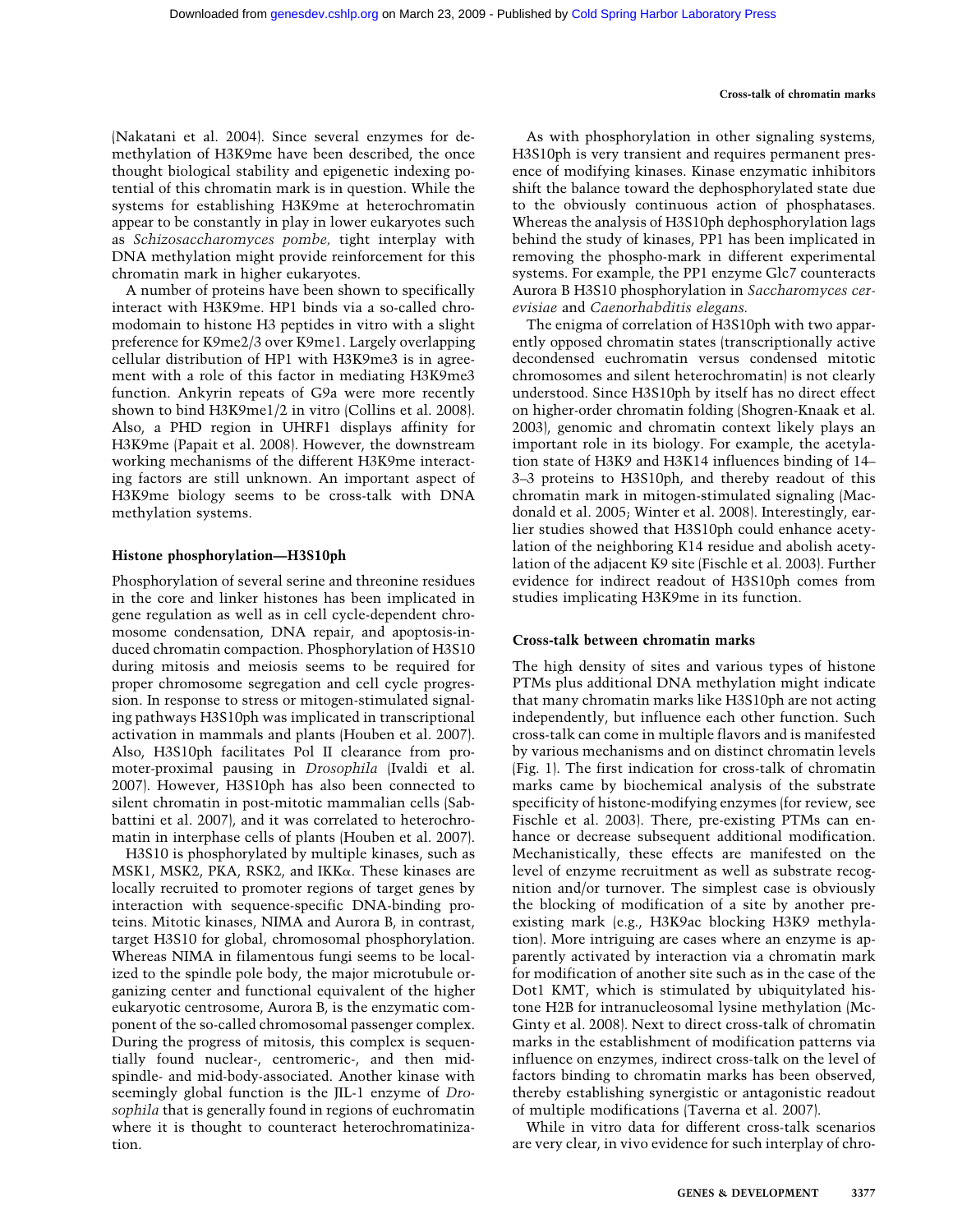matin marks is more difficult to obtain. Extremely powerful are experiments where mutagenesis of sites of histone modification is undertaken. Unfortunately, such approaches are limited to lower eukaryotes, which have only a few histone genes, as most higher eukaryotes contain multiple gene loci encoding for the different histone proteins. The histone mutagenesis studies are further complicated by the fact that single sites of modification can be targets of multiple cross-talk. For example, a given modification might cross-talk with another chromatin mark in an indirect readout, but be also subject to direct cross-talk for modification/demodification (i.e., modification of a site is blocked by mutagenesis of another site as the modifying enzyme does not recognize the mutated substrate). The technical and intrinsic restrictions of histone mutagenesis studies leaves, in many cases, approaches where chromatin-modifying enzymes are mutated as the next best choice. Both types of experiments are nicely combined by Adhvaryu and Selker (2008). Also, a combination of biochemical in vitro studies with correlative analysis of cellular scenarios has proven useful in the study of cross-talk of chromatin marks. A system where extensive cross-talk is emerging is the H3K9me, H3S10ph, and DNA methylation network.

# **Cross-talk between H3K9me and H3S10ph**

Early indication for a negative, directly inhibiting crosstalk between H3S10ph and H3K9me on the same histone tail came from the analysis of the enzymatic activity of the H3K9KMT Suvar39, which showed reduced methylation on an H3S10ph peptide compared with the unmodified substrate (see Fig. 1B; Rea et al. 2000).



**Figure 1.** Modes and mechanisms of chromatin modification cross-talk. (*A*) Chromatin modifications can enhance (positive crosstalk) or block (negative cross-talk) each other's function. Cross-talk can be restricted to a single histone molecule within the nucleosome (*cis* effect). Alternatively, cross-talk can occur between histone PTMs on different histones, between different histone PTMs and DNA methylation, or between chromatin modifications on adjacent nucelosomes (*trans* effect). Cross-talk is possible directly on the level of modifying enzymes or indirectly through binding/readout factors. (*B*) Existing modifications can directly block enzymatic activity directed toward the same site/residue. Also, certain modification states (unmodified vs. modified) represent better or worse substrates for chromatin-modifying enzymes. Binding to a pre-existing modification can activate an enzyme/enzyme complex. Enzymatic activity might also be localized and stabilized on target regions via binding to pre-existing chromatin marks. Further, in indirect cross-talk, additional modifications might enhance or block the binding of a readout factor. Nucleosomes are depicted schematically, with DNA (gray) wrapped around a disk of core histones H2A (yellow), H2B (red), H3 (blue), and H4 (green); core histone N-terminal tails are schematized. Red dots, green boxes, and yellow stars represent different histone PTMs; orange dots represent DNA methylation. (Green) Positive cross-talk; (red) negative cross-talk; (black) positive or negative cross-talk; (dashed lines) enzymatic activities.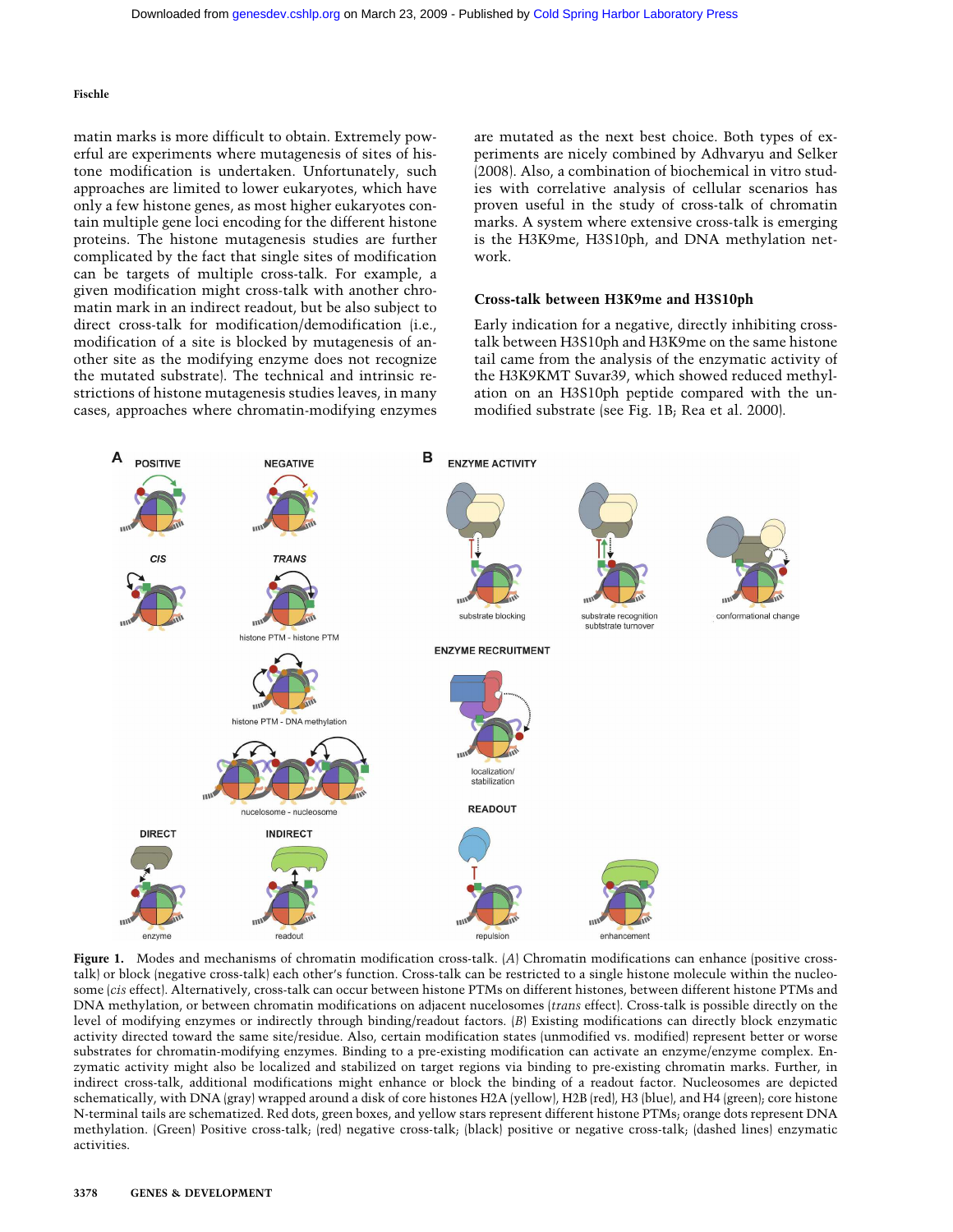Genetic evidence for cross-talk between H3S10ph and H3K9me is derived largely from the study of JIL-1 kinase in *Drosophila*. It could be shown that loss-of-function mutation of JIL-1 or reduction in its expression levels causes spreading of major heterochromatin markers, H3K9me and HP1 binding (Zhang et al. 2006; Bao et al. 2007). Conversely, artificial recruitment of JIL-1 to a condensed heterochromatinized gene array results in chromatin structure remodeling toward a more open euchromatic state (Deng et al. 2008). Unbiased genetic analysis further identified gain-of-function mutations in JIL-1 as Su(var)3-1 alleles strongly counteracting the repressive effect of Su(var)3-9 (Ebert et al. 2004). Since these studies detected no impairment on the distribution and levels of H3K9me, a plausible scenario for a molecular mechanism of the antagonizing effects of H3S10ph onto H3K9me3 and heterochromatin is that H3S10ph prevents the binding and/or activity of condensing factors, thereby inducing an euchromatic state (see Fig. 1A,B).

Support for indirect effects of H3S10ph onto the readout of H3K9me3 came first from the analysis of HP1 behavior in mitosis of mammalian cells. During M-phase, a large portion of the heterochromatin-localized HP1 is displaced from chromatin despite unchanged levels of the HP1-binding H3K9me3 mark. Biochemical analysis has further shown that H3S10ph can occur on the same histone tail as H3K9me3. Binding of HP1 to this dually H3K9me3S10ph modified H3 tail in vitro is highly reduced, and impairment of mitotic H3S10 Aurora B kinase activity retains HP1 on mitotic chromatin (Fischle et al. 2005; Hirota et al. 2005). Genetic studies on the cell cycle-dependent establishment of heterochromatin in *S. pombe* further sustain such a "methyl/phos switch" scenario. Later, it could be shown that similar mechanisms result in delocalization of a particular HP1 isoform away from heterochromatin in terminally differentiated plasma cells (Sabbattini et al. 2007).

#### **Cross-talk between H3K9me and DNA methylation**

DNA methylation, histone modification, chromatin structure, and gene silencing seem to be tightly interconnected. The first evidence for a link between H3K9me and DNA methylation came from genetic studies in *Neurospora*, where it was shown that mutations in DIM-5 abolish meC and relieve DNA methylation-mediated gene silencing (Tamaru and Selker 2001). A seemingly linear pathway could be worked out that involves recognition of the H3K9me3 mark laid down by DIM-5 by the adaptor HP1, which in turn recruits DIM-2 for cytosine methylation (Fig. 2A; Honda and Selker 2008). The pathway is a prime example for cross-talk by enzyme recruitment (see Fig. 1B). In plants, mutation of the *Arabidopsis* DNMT, MET1 causes severe changes in H3K9me2 and it was postulated, therefore, that CpG methylation is able to direct H3K9me2. Moreover, it could be demonstrated that H3K9me2, mediated by SUV4, directs non-CG methylation (Jackson et al. 2002). While HP1 is indispensable for DNA methylation in



**Figure 2.** Cross-talk of H3K9me, H3S10ph, and DNA methylation in different organisms. (*A*) The new work by Adhvaryu and Selker (2008) places H310ph upstream of H3K9me and DNA methylation in *Neurospora*. (*B*) A two-step linear pathway of symmetric and nonsymmetric DNA methylation cross-talk with H3K9me2 is emerging in *Arabidopsis*. (*C*) In mammalian cells, distinct methylation stages of H3K9, different H3K9MTs, and various DNMTs seem to be involved in feedback signaling pathways between histones and DNA. The picture that is forming is one of a conversation full of subtle inflections, with multiple partners and mediators. Different pathways might be in place for different regions of the genome. (Blue) Chromatinmodifying enzymes; (orange) proteins binding chromatin marks; (green) positive cross-talk; (red) negative cross-talk; (blue arrows) stimulation of enzymatic activity; (orange arrows) binding/interaction; (G9a/GLP\*) enzymatic inactive protein.

*Neurospora,* it is not required in *Arabidopsis* (Fuks 2005). In spite of many missing biochemical details, the available genetic data best support a "two-step" linear regulation of transcriptional silencing, in which CpG methylation directs H3K9 methylation and H3K9 methylation recruits non-CG methylation (Fig. 2B).

The picture emerging in mammalian cells is more complex. Evidence for cross-talk between DNA methylation and histone methylation in both directions has been found. On one side, treatment of certain cancer cell lines with the DNA demethylating drug 5-azaC results in reactivation of multiple silenced genes concomitant with a decrease in H3K9me (Wozniak et al. 2007). Similarly, DNMT1 and DNMT3b mutant mouse cells dis-

#### **Cross-talk of chromatin marks**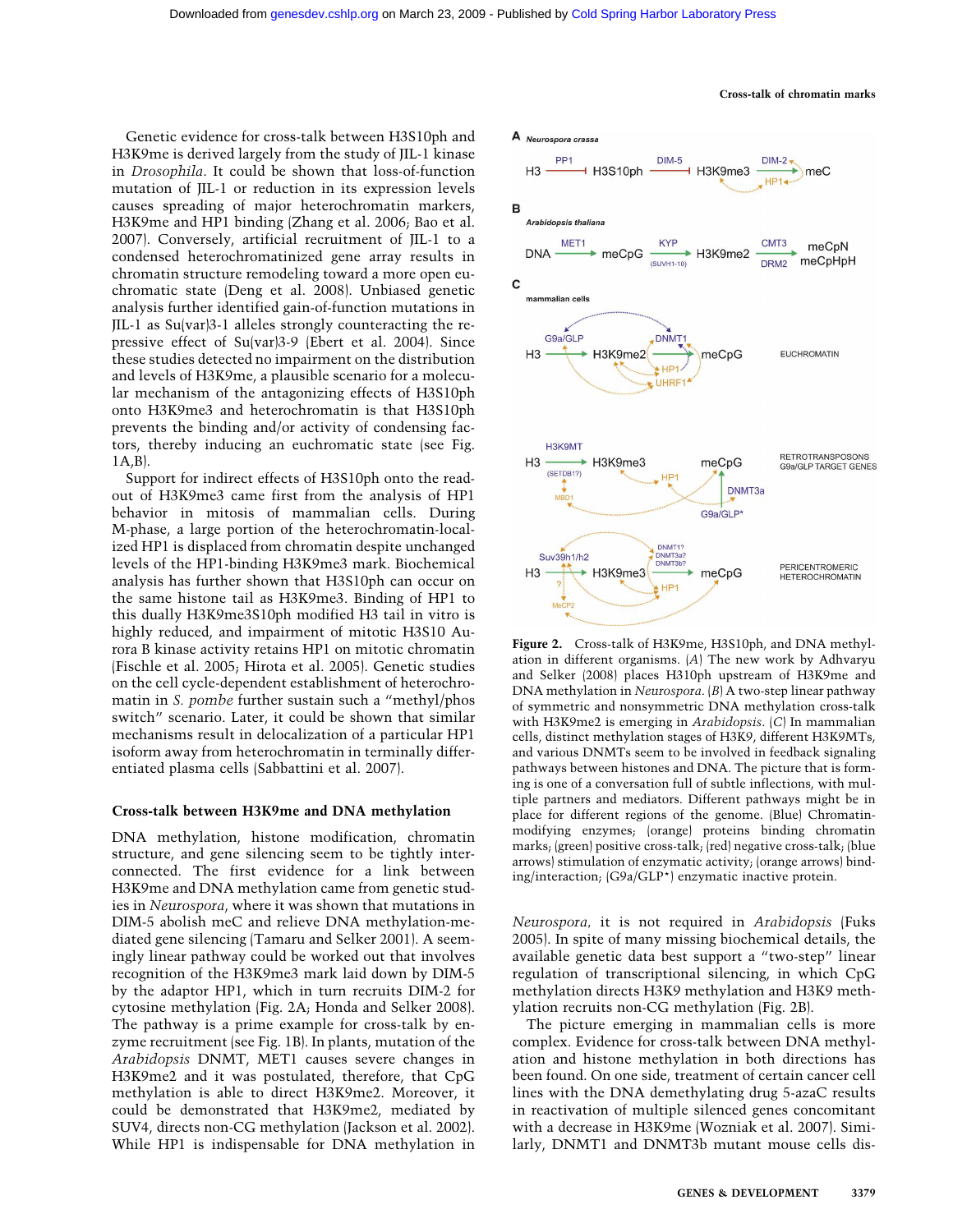play altered H3K9 methylation patterns at heterochromatin and specific tumor suppressor loci (Fuks 2005). However, no clear reduction of global H3K9me was seen in DNMT1, DNMT3a, DNMT3b triple mouse knockout (KO) cells (Tsumura et al. 2006). On the other site, Suv39-deficient mouse embryonic fibroblast (MEF) cells show loss of H3K9me3, mislocalized DNMT3b, and absence of DNA methylation at pericentromeric heterochromatin, while H3K9me and DNA methylation persists in other regions; for example, at retrotransposons (Lehnertz et al. 2003). These regions are, however, affected in G9a-null mouse ES cells that show reduced CpG methylation in several euchromatic regions (Ikegami et al. 2007).

Over the last several years, biochemical insights into the interplay between DNA methylation and H3K9me in mammalian cells have been gained. The emerging picture does not resemble a unidirectional signaling pathway. It suggests, rather, complex cross-talk between mutually influencing chromatin marks and chromatin factors with many of the principles outlined in Figure 1 exemplified. An apparently reinforced system is emerging in euchromatic regions where DNMT1 acts together with G9a/GLP and HP1 to establish stable H3K9me and DNA methylation patterns (Fig. 2C). It could be shown that G9a/GLP and DNMT1 stimulate each other's activities, while G9a/GLP and HP1 enhance DNMT1 chromatin binding (Esteve et al. 2006; Smallwood et al. 2007). Further, HP1 also stimulates DNMT1 activity. Another player in this system seems to be UHRF1, which interacts with both DNMT1 and G9a/GLP (Sharif et al. 2007). Absence of UHRF1 causes DNMT1 mislocalization and global loss of DNA methylation (Bostick et al. 2007; Sharif et al. 2007). Since UHRF1 interacts with hemimethylated DNA, but also H3K9me3, it might be a crucial factor in the faithful transmission of both chromatin marks from one cell generation to the next.

A related, yet different system appears to be in play at retrotransposons. Recent work has indicated that the enzymatic activity of G9a/GLP is dispensable for transcriptional silencing of potentially active endogenous retroviruses, non-LTR retrotransposons, and euchromatic G9a/GLP target genes. H3K9me3, HP1 recruitment, and transcriptional silencing in this case seem to depend on another H3K9KMT, possibly SETDB1. Nevertheless, absence of G9a/GLP causes loss of DNMT3a and DNA methylation at target regions, which are both restored by catalytically dead G9a/GLP (Dong et al. 2008). The fact that 5-azaC relieves repression of G9a/GLP targets only in the absence of G9a/GLP enzymatic activity further supports mechanistic uncoupling of DNA methylation and H3K9me3 for gene silencing (Tachibana et al. 2008). Interestingly, SETDB1 can associate with the methyl-DNA-binding protein MBD1, and it was suggested that continued H3K9me at MBD1 target sequences and stable silencing depend on the periodic recruitment of this H3K9MT during replication (Sarraf and Stancheva 2004).

At pericentromeric heterochromatin recruitment of DNMTs to sites bearing the H3K9 methylation mark, might also be mediated by HP1, which seems capable of binding all mammalian DNMTs (Lehnertz et al. 2003; Fuks 2005). However, the cross-talking H3K9MT, in that case, appears to be Suv39, which was found to also interact with DNMT1 and 3a (Fuks 2005). While different reinforcing and potentially redundant mechanisms might be in place for cross-talk between DNA methylation and H3K9me for stable silencing of distinct regions of mammalian genomes, it has to be pointed out that so far no clear distinction between the establishment and the maintenance of DNA methylation and/or H3K9me chromatin marks have been made. Also, the different cross-talk mechanisms depicted in Figure 2C have not been tested in uniform experimental systems. It is therefore likely that these will be further refined and expanded in the near future.

# **Another layer of cross-talk—H3S10ph, H3K9me3, and DNA methylation**

Already additional complexity in the cross-talk of H3K9me3, and DNA methylation is introduced by the work of Adhvaryu and Selker (2008). The investigators show that loss-of-function mutations in the phosphatase PP1 in *Neurospora* abolish DNA methylation at several—albeit not all investigated—regions of the genome. Since global levels of H3S10ph are elevated in the PP1 mutant fungi and as H3K9me3 is absent at the regions showing loss of DNA methylation, H3S10ph is obviously upstream of H3K9me3 and DNA methylation in this system (Fig. 2A). This interpretation is further supported by H3S10 mutation to nonphosphorylatable residues of the only H3 gene in *Neurospora* that causes similar distortion of H3K9me and DNA methylation. While the mechanisms of cross-talk between PP1 and H3S10ph on the one hand and H3K9me3 and meC on the other await further investigation, mutation of a DIM-5 residue that interacts with H3S10, interestingly, abolishes enzymatic activity in vitro. Also, H3 peptide methylation by DIM-5 is strongly reduced when Ser 10 is changed into more bulky, negatively charged glutamate (Rathert et al. 2008). The negative effects of H3S10ph onto H3K9me might therefore be a direct result of the substrate recognition and turnover properties of DIM-5 (see Fig. 1).

While the new work uncovers an additional layer in cross-talk of chromatin marks for gene silencing, it also raises interesting new questions. Is PP1 specifically targeted to regions of the genome that are to become H3K9me and meC? If so, what are the targeting mechanisms for PP1? What is the nature of the kinases mediating H3S10ph? Does H3S10ph act globally and thereby protect most of the genome from H3K9me and DNA methylation? How does this system interface with mitotic H3S10ph and its impact onto HP1 localization? Does the system need to be re-established during every cell cycle? Lastly, are similar mechanisms in play in higher eukaryotes?

That cross-talk between H3S10ph, H3K9me, and DNA methylation could be more complex is illustrated by recent studies of Aurora B kinase targeting. In mammalian cells, DNA methylation was found necessary to promote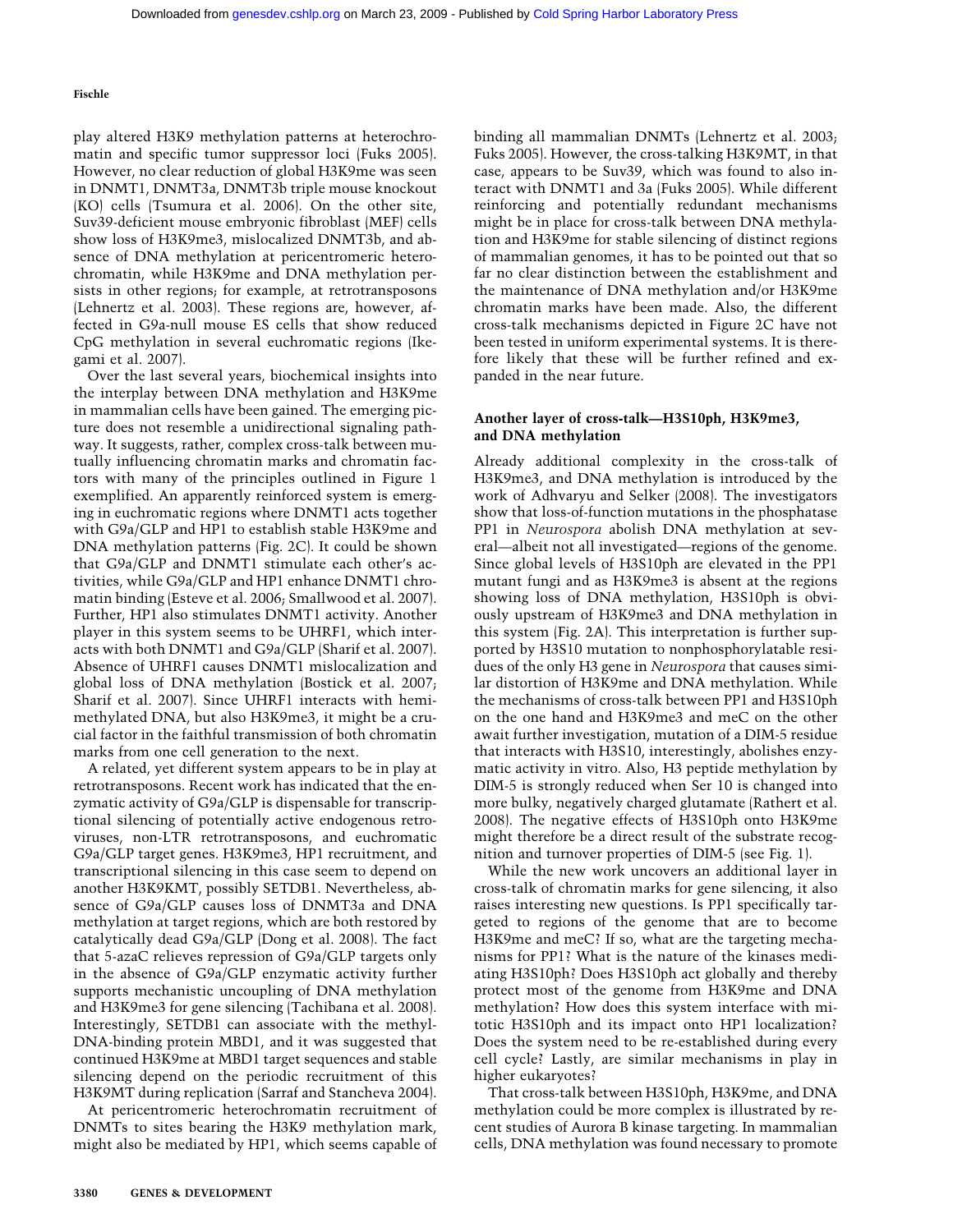#### **Cross-talk of chromatin marks**

Aurora B-driven phosphorylation of H3S10 at pericentromeric heterochromatin in G2 nuclei (Monier et al. 2007). Interestingly, H3S10ph at the onset of M-phase seems largely restricted to H3 molecules carrying the H3K9me mark (Fischle et al. 2005). The DNA methylation-dependent targeting of H3S10ph therefore might expand the "methyl/phos" switch cross-talk that evicts the adaptor HP1 from sites of H3K9me during mitosis. Without doubt, many layers of the chromatin modification regulatory network are yet to be uncovered.

#### **Acknowledgments**

I apologize to many colleagues whose work could not be cited due to space constrictions. Work in the laboratory of W.F. is supported by the Max Planck Society, Deutsche Forschungsgemeinschaft (DFG), and the European Union (EU, FP6).

## **References**

- Adhvaryu, K.K. and Selker, E.U. 2008. Protein phosphatase PP1 is required for normal DNA methylation in *Neurospora. Genes* & *Dev.* (this issue). doi: 10.1101/gad.1738008.
- Bao, X., Deng, H., Johansen, J., Girton, J., and Johansen, K.M. 2007. Loss-of-function alleles of the JIL-1 histone H3S10 kinase enhance position-effect variegation at pericentric sites in *Drosophila* heterochromatin. *Genetics* **176:** 1355–1358.
- Bostick, M., Kim, J.K., Esteve, P.O., Clark, A., Pradhan, S., and Jacobsen, S.E. 2007. UHRF1 plays a role in maintaining DNA methylation in mammalian cells. *Science* **317:** 1760–1764.
- Collins, R.E., Northrop, J.P., Horton, J.R., Lee, D.Y., Zhang, X., Stallcup, M.R., and Cheng, X. 2008. The ankyrin repeats of G9a and GLP histone methyltransferases are mono- and dimethyllysine binding modules. *Nat. Struct. Mol. Biol.* **15:** 245–250.
- Deng, H., Bao, X., Cai, W., Blacketer, M.J., Belmont, A.S., Girton, J., Johansen, J., and Johansen, K.M. 2008. Ectopic histone H3S10 phosphorylation causes chromatin structure remodeling in *Drosophila*. *Development* **135:** 699–705.
- Dong, K.B., Maksakova, I.A., Mohn, F., Leung, D., Appanah, R., Lee, S., Yang, H.W., Lam, L.L., Mager, D.L., Schubeler, D., et al. 2008. DNA methylation in ES cells requires the lysine methyltransferase G9a but not its catalytic activity. *EMBO J.* **27:** 2691–2701.
- Ebert, A., Schotta, G., Lein, S., Kubicek, S., Krauss, V., Jenuwein, T., and Reuter, G. 2004. Su(var) genes regulate the balance between euchromatin and heterochromatin in *Drosophila*. *Genes* & *Dev.* **18:** 2973–2983.
- Esteve, P.O., Chin, H.G., Smallwood, A., Feehery, G.R., Gangisetty, O., Karpf, A.R., Carey, M.F., and Pradhan, S. 2006. Direct interaction between DNMT1 and G9a coordinates DNA and histone methylation during replication. *Genes* & *Dev.* **20:** 3089–3103.
- Fischle, W., Wang, Y., and Allis, C.D. 2003. Histone and chromatin cross-talk. *Curr. Opin. Cell Biol.* **15:** 172–183.
- Fischle, W., Tseng, B.S., Dormann, H.L., Ueberheide, B.M., Garcia, B.A., Shabanowitz, J., Hunt, D.F., Funabiki, H., and Allis, C.D. 2005. Regulation of HP1-chromatin binding by histone H3 methylation and phosphorylation. *Nature* **438:** 1116–1122.
- Fuks, F. 2005. DNA methylation and histone modifications: Teaming up to silence genes. *Curr. Opin. Genet. Dev.* **15:** 490–495.
- Grewal, S.I. and Elgin, S.C. 2007. Transcription and RNA interference in the formation of heterochromatin. *Nature* **447:** 399–406.
- Hirota, T., Lipp, J.J., Toh, B.H., and Peters, J.M. 2005. Histone H3 serine 10 phosphorylation by Aurora B causes HP1 dissociation from heterochromatin. *Nature* **438:** 1176–1180.
- Honda, S. and Selker, E.U. 2008. Direct interaction between DNA methyltransferase DIM-2 and HP1 is required for DNA methylation in *Neurospora crassa*. *Mol. Cell. Biol.* **28:** 6044– 6055.
- Houben, A., Demidov, D., Caperta, A.D., Karimi, R., Agueci, F., and Vlasenko, L. 2007. Phosphorylation of histone H3 in plants—A dynamic affair. *Biochim. Biophys. Acta* **1769:** 308–315.
- Ikegami, K., Iwatani, M., Suzuki, M., Tachibana, M., Shinkai, Y., Tanaka, S., Greally, J.M., Yagi, S., Hattori, N., and Shiota, K. 2007. Genome-wide and locus-specific DNA hypomethylation in G9a deficient mouse embryonic stem cells. *Genes Cells* **12:** 1–11.
- Ivaldi, M.S., Karam, C.S., and Corces, V.G. 2007. Phosphorylation of histone H3 at Ser10 facilitates RNA polymerase II release from promoter-proximal pausing in *Drosophila*. *Genes* & *Dev.* **21:** 2818–2831.
- Jackson, J.P., Lindroth, A.M., Cao, X., and Jacobsen, S.E. 2002. Control of CpNpG DNA methylation by the KRYPTONITE histone H3 methyltransferase. *Nature* **416:** 556–560.
- Lehnertz, B., Ueda, Y., Derijck, A.A., Braunschweig, U., Perez-Burgos, L., Kubicek, S., Chen, T., Li, E., Jenuwein, T., and Peters, A.H. 2003. Suv39h-mediated histone H3 lysine 9 methylation directs DNA methylation to major satellite repeats at pericentric heterochromatin. *Curr. Biol.* **13:** 1192– 1200.
- Macdonald, N., Welburn, J.P., Noble, M.E., Nguyen, A., Yaffe, M.B., Clynes, D., Moggs, J.G., Orphanides, G., Thomson, S., Edmunds, J.W., et al. 2005. Molecular basis for the recognition of phosphorylated and phosphoacetylated histone h3 by 14–3–3. *Mol. Cell* **20:** 199–211.
- McGinty, R.K., Kim, J., Chatterjee, C., Roeder, R.G., and Muir, T.W. 2008. Chemically ubiquitylated histone H2B stimulates hDot1L-mediated intranucleosomal methylation. *Nature* **453:** 812–816.
- Monier, K., Mouradian, S., and Sullivan, K.F. 2007. DNA methylation promotes Aurora-B-driven phosphorylation of histone H3 in chromosomal subdomains. *J. Cell Sci.* **120:** 101– 114.
- Nakatani, Y., Ray-Gallet, D., Quivy, J.P., Tagami, H., and Almouzni, G. 2004. Two distinct nucleosome assembly pathways: Dependent or independent of DNA synthesis promoted by histone H3.1 and H3.3 complexes. *Cold Spring Harb. Symp. Quant. Biol.* **69:** 273–280.
- Papait, R., Pistore, C., Grazini, U., Babbio, F., Cogliati, S., Pecoraro, D., Brino, L., Morand, A.L., Dechampesme, A.M., Spada, F., et al. 2008. The PHD domain of Np95 (mUHRF1) is involved in large-scale reorganization of pericentromeric heterochromatin. *Mol. Biol. Cell* **19:** 3554–3563.
- Rathert, P., Zhang, X., Freund, C., Cheng, X., and Jeltsch, A. 2008. Analysis of the substrate specificity of the Dim-5 histone lysine methyltransferase using peptide arrays. *Chem. Biol.* **15:** 5–11.
- Rea, S., Eisenhaber, F., O'Carroll, D., Strahl, B.D., Sun, Z.W., Schmid, M., Opravil, S., Mechtler, K., Ponting, C.P., Allis, C.D., et al. 2000. Regulation of chromatin structure by sitespecific histone H3 methyltransferases. *Nature* **406:** 593– 599.
- Sabbattini, P., Canzonetta, C., Sjoberg, M., Nikic, S., Georgiou, A., Kemball-Cook, G., Auner, H.W., and Dillon, N. 2007. A